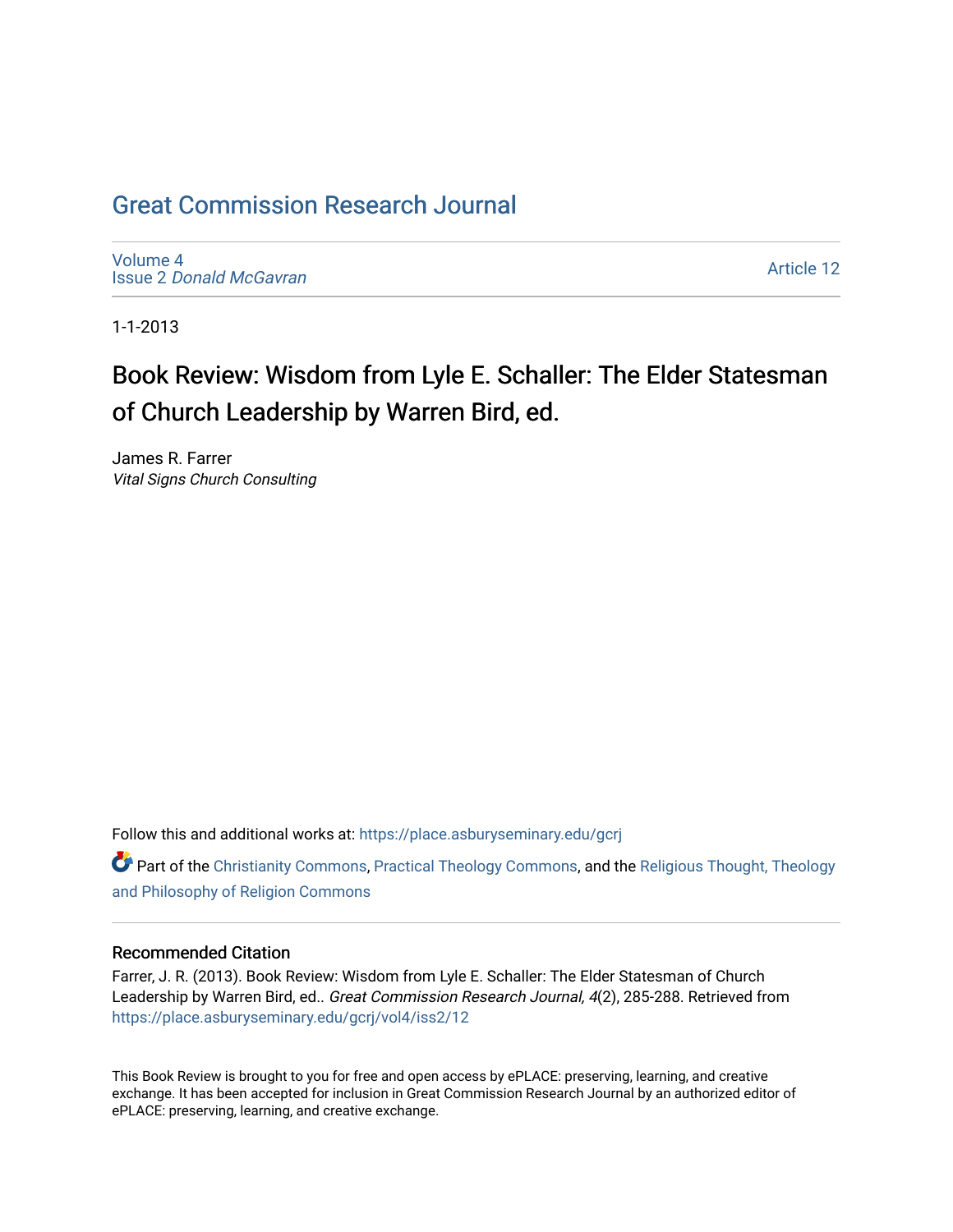## Farrer: Book Review: Wisdom from Lyle E. Schaller: The Elder Statesman of Organized in five sections—"A Man with a Large Map," the most personal;

"Breaking Boundaries, Building New Ways of Scholarship"; "Themes in the Transmission of Christian Faith"; "Transformations in Understanding Christian History"; and "Africa's Place in Christian History"—the book consists of sixteen chapters by seventeen authors plus a concluding essay by Kwame Bediako. The contributors include peers and colleagues who have known Walls well and who have worked with him or followed his work closely. It is rich, filled with insight, thought-provoking, and suggestive of new steps to take in the road ahead. The book concludes with a twenty-one-page bibliography (compiled by Mark Gornik and limited to Walls's publications in English) and a helpful index.

Reflecting on and extending the thought and life engagement of a singularly gifted and equipped individual as it does, *Understanding World Christianity* is remarkably highly integrated despite being a multi-author work. Due to its cohesive focus, attentive readers will find that it yields rewarding dividends.

**285**

Bird, Warren., ed. Wisdom from Lyle E. Schaller: The Elder Statesman of Church Leadership. Nashville: Abingdon Press, 2012, pp. 200, \$12.98.

Reviewed by James R. Farrer. James is the founder of Vital Signs Church Consulting and has worked with 17 different denominations leading seminars coast to coast.

Hallelujah! Finally a newer generation can become quickly acquainted with insights gathered by Lyle E. Schaller, the Peter Drucker of the church (4). The church of Jesus Christ can be grateful to Abingdon Press and to the editor, Warren Bird. Bird's wide background includes teaching at Alliance and Asbury Seminaries, directing the research department of Leadership Network, and co-authoring more than twenty-five books for church leaders. Bird's connections with so many people who were influenced by Schaller make this a superbly informative book. It is a combination mini-biography, informal *festschrift,* and collection of quotes from Schaller's vast writings.

Schaller, who wrote in longhand, and Agnes (his wife, typist, and advisor) proved to be a two-person cottage industry, producing 96 books, more than 500 magazine articles, and 300 issues of *The Parish Paper,* as well as reports to the congregations for which he did in-depth consultations. His books have sold over two million copies. Schaller interviewed and listened to more adults and teens in more congregations than anyone in history. While the most seasoned, currently active church consultants have visited as many as 1,200 congregations, Schaller's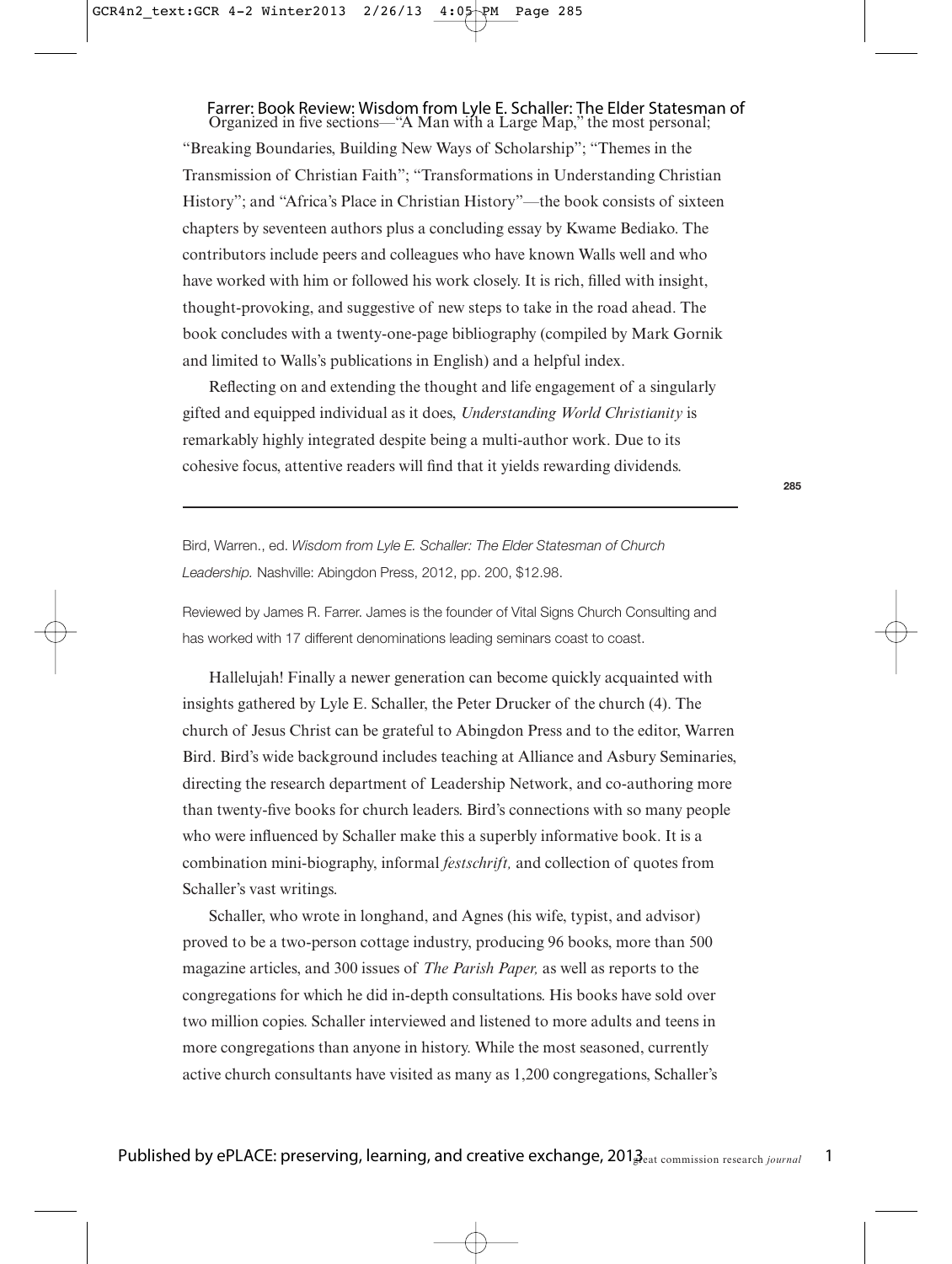Great Commission Research Journal, Vol. 4, Iss. 2 [2013], Art. 12<br>tally was 6,000! *Leadership Journal* calls him "America's foremost authority on the dynamics of church life."

The book is divided into two sections. Part one covers Schaller's life, influence, and impact. The second section includes more than twenty chapters on various topics. They include: the beginning of a pastorate, staff, the importance of church size, expansion of the teaching ministry, strategies for change, church turnaround, the decision-making process, relocation, multisite church, small groups, volunteers, and leadership style. Here each chapter features a short vignette of an issue by someone who was influenced by or helped by Schaller. Next comes two or three pages of quotes from various books Schaller wrote on that subject. This is followed by a brief summary statement or quote. Each chapter ends with a list of sources from Schaller's books where one may find deeper information. The appendices cover yearly highlights of Schaller's career and then provide a comprehensive list of the ninety-six books he authored or edited. A fine index completes the volume.

Bird points out that Schaller based much of his writing on the assumption that individuals can learn from the experiences of other people in similar situations. One of Schaller's most helpful devices was creating the fictional composite pastor Don Johnson. In *The Pastor and the People,* 1986, the reader follows the minister entering into a discussion with a new congregation, experiencing the honeymoon period, handling changes, interacting with visitors and ex-leaders, and dealing with staff issues until Johnson announces that he has accepted another call/position. That book ends with how to say good-bye. Johnson's career is then followed in the book *The Senior Minister,* and the reader discovers the difference in moving from chaplain to intentional and initiating leader in a large congregation.

Over the years Schaller has received criticism. He was linked with the idea that "how-to research" was trying to find what pleased people, when the church should be about pleasing God. Bird includes a quote about the way Schaller might respond. Without a commitment to Christ as Savior and Lord, "the church is only another institution, and the members are more likely to be concerned with preserving the institution than serving Christ" (22).

Second, Schaller never claimed to be a part of any branch of various church growth movements, which have been badly misunderstood. He sought to remain independent but cooperative with all denominations and congregations that gave him a sincere invitation to consult or speak. Bird includes Schaller's opinion that the issue is not just growth but really how to bring about change. Schaller knew that there are many chapters in a pastorate, and the congregational life cycle is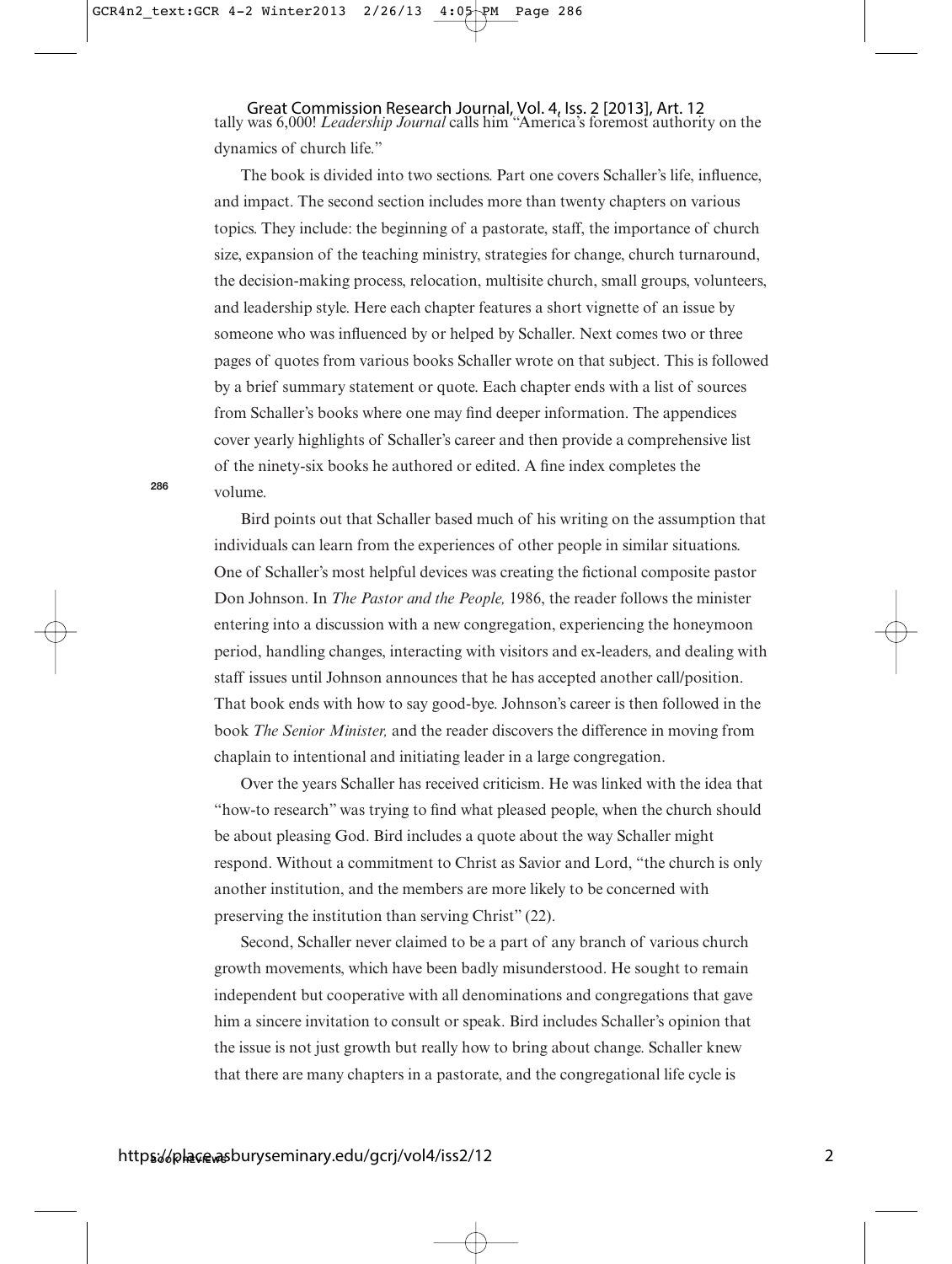Farrer: Book Review: Wisdom from Lyle E. Schaller: The Elder Statesman of never a smooth bell curve. Many plateaus and crossroads for decision making and the possibility for change are experienced.

Third, Schaller has also been criticized for emphasizing the sociological nature of church life. Perhaps this critique is valid. However, his expertise in group dynamics may be one of Schaller's lasting contributions. For example, he shares research on the ideal size for church groups to accomplish different functions successfully. Bird's book lists more of Schaller's unique background. Schaller has a seminary degree plus three master's degrees in history, political science, and city/regional planning. He spent seven years as a city planner for Madison, Wisconsin, including time as chief fiscal officer. He learned much about denominational structures while serving eight and one-half years as director of the Cleveland/Akron Regional Church Planning Office which was owned by fourteen denominations. Schaller claimed to have had twelve distinct careers.

Bird's investigation into Schaller's life gives us a handle into what made Schaller so insightful. Schaller credited his mother for his curiosity and joy of learning. In addition, he could distill trends from the bowels of census data. Most importantly, Schaller listened to people who were "inventing tomorrow" in upwards of three dozen denominations in forty-nine states and parts of Canada. Schaller would ask pastors, "Who are your best friends?" He would be surprised to hear, "You are one of my few friends. Your suggestion over lunch at a conference saved my ministry."

This writer comes to this review having studied with Schaller twelve times. Schaller regularly conducted training events lasting five full days for denominational executives and equally long seminars for "pastors as professional leaders." He rarely trained consultants as such, but was intrigued by the chance to do so for the "rust belt" region of Pennsylvania, West Virginia, and the Upper Ohio Valley. He allowed this reviewer to have input on the design and to lead parts of the novice consultants' training. It became clear that the most difficult task was placement of the consultants for on-the-job experience, even though their service was free. Many pastors and congregations do not want a mirror held up to them! This experience gave Schaller more fodder for his 1997 manual *The Interventionist,* where he shares in detail almost everything he does as a consultant!

What else might have been included in this fine book?

1. Several more of Schaller's oft-used quips such as:

"This is the second most exciting era in American Protestantism."

"The normal size for a Protestant congregation is less than 40 at worship. To be larger means opposing the forces of nature and persistent effort."